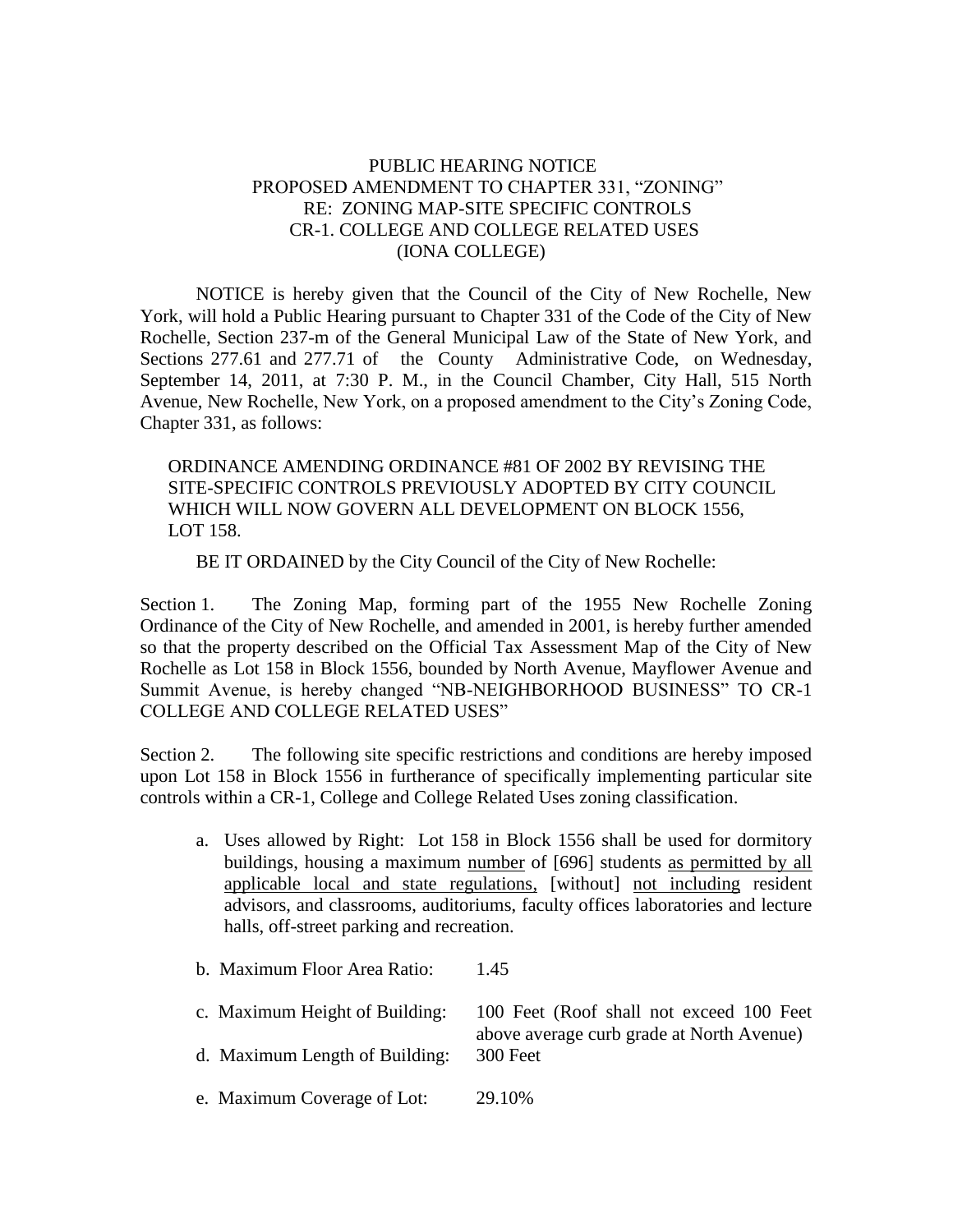| f. Lot Dimensions:                    | Lot dimensions of Lot 158 on Block 1556<br>shall remain as currently configured.                                                                                         |
|---------------------------------------|--------------------------------------------------------------------------------------------------------------------------------------------------------------------------|
| g. Minimum Side Yard:                 | 5 Feet, except when abutting a C-1 Zone, in<br>which case, 0 Feet                                                                                                        |
| h. Minimum Rear Yard:                 | Not applicable                                                                                                                                                           |
| <i>i.</i> Minimum Front Yard:         | 0 Feet                                                                                                                                                                   |
| <i>j.</i> Minimum off-street parking: | 150 spaces, at grade on campus                                                                                                                                           |
| k. Open Space / Buffers:              | Exhibit B, (West Campus Plan) shall control<br>in terms of building location, rear buffer<br>zone, bulk and dimensions, parking lot<br>locations, dimensions and access. |
|                                       | Exhibit B shall serve as basis for site plan<br>application                                                                                                              |

l. Iona College shall work with the City of New Rochelle to adjust the signal timing at the intersection of North Avenue at Fifth Avenue/Coligni Avenue, so as to provide one second of additional green time to the eastbound/westbound phase, as described in the DEIS. All expenses involved in implementing this mitigation measure shall be borne by Iona College.

m. Iona College shall submit a site plan application to the City of New Rochelle Planning Board to expand the Beechmont Avenue parking lot by 115 parking spaces (resulting in a net increase of 87 spaces in the on-campus parking capacity, when accounting for the loss of 28 existing spaces at the new dormitory site). The Beechmont Avenue parking lot expansion, if approved by the City Planning Board, shall be placed into operation prior to the opening of the new dormitories. This parking lot shall be restricted to use by Iona College faculty and staff, as enforced by means of suitable controlled access measures.

n. Iona College shall implement and enforce a policy whereby freshman and sophomore students living on-campus are prohibited from bringing motor vehicles to the campus. This policy shall remain in effect indefinitely into the future. The penalties for violation of this policy shall be sufficiently severe so as to effectively deter infractions, and shall include, but shall not be limited to the following:

i. Disciplinary Reprimand. Verbal or written warning that additional violations may result in more severe disciplinary action.

ii. Disciplinary Probation. Assigned through a specific period; future violations while on probation may result in dismissal from Residential Life. This is a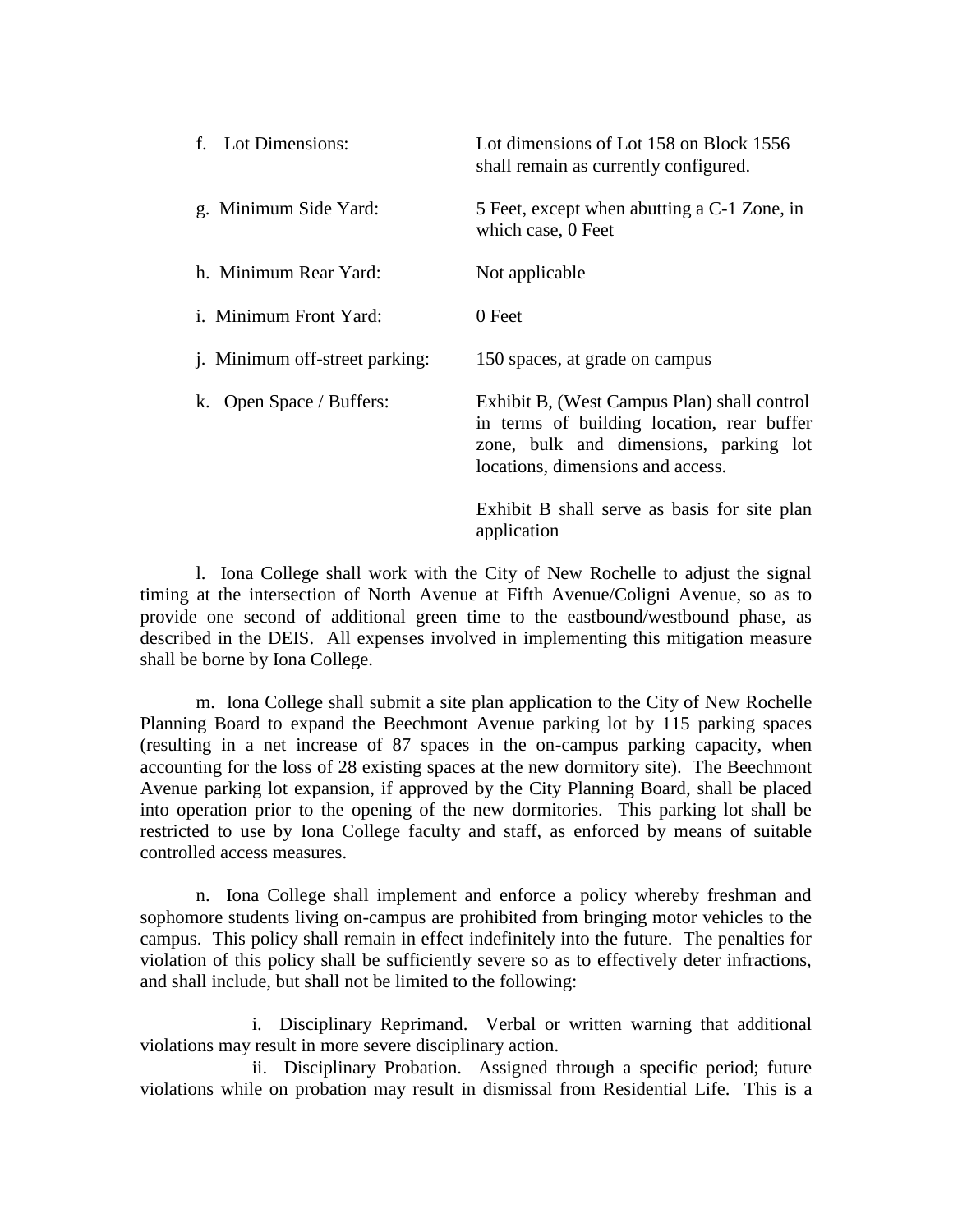period of time where the individual must prove they can live in a community without violating policy. Any violation of policy that occurs while one is on probation, is a violation of the sanction.

iii. Suspension of Privileges. Specific privileges (i.e. guest privileges) are revokedfor an assigned period of time, usually ranging from two weeks to the entire semester of academic year.

iv. Fine. Fines up to \$500 may be imposed for various infractions, and must be paid by a specified date.

v. Suspension from the Residence Halls. Requires that the resident temporarily remove himself/herself from all residence halls within 24 hours for an assigned period; alternate housing must be secured without the assistance from any College office. No portion of a resident's room and board fees or security deposit is refundable, if suspended from Residential Life.

vi. Permanent separation of the student from Iona College.

o. Iona College shall undertake suitable measures to encourage alternative travel, other than by private vehicle, including, but not limited to, the provision of bicycle storage racks at the new dormitories and measures to encourage the use of mass transit.

p. The exterior building materials used in the new dormitories shall be compatible with the existing Loftus and Science buildings immediately to the rear of the project site.

q. The cantilevered bays on the new dormitories shall be painted in a suitable subdued color, consistent with the masonry on these buildings and the exteriors of nearby buildings on the campus.

r. A continuous barrier to pedestrian passage, in the form of a chain suspended from a series of bollards or other suitable means, shall be placed along the street frontage of the subject property on North Avenue so as to direct pedestrian traffic to intersection crossings and discourage jaywalking.

s. The project site shall be attractively landscaped to enhance aesthetic appeal. Particular attention shall be paid to installing and maintaining appropriate landscaping along the North Avenue frontage, on the south side of the south dormitory building, and in the central plaza area.

t. A continuous row of suitable street trees shall be placed along the sidewalk on North Avenue in front of the subject property, so as to enhance the aesthetic quality of this street frontage at the new dormitory buildings. The replacement of existing street trees shall be funded by Iona College, at an agreed-to amount, to be determined and acceptable to the Commissioner of Development, prior to the issuance of a building permit for construction.

u. Iona College shall make a significant financial contribution to the proposed North Avenue streetscape program, where North Avenue fronts Iona's two campuses.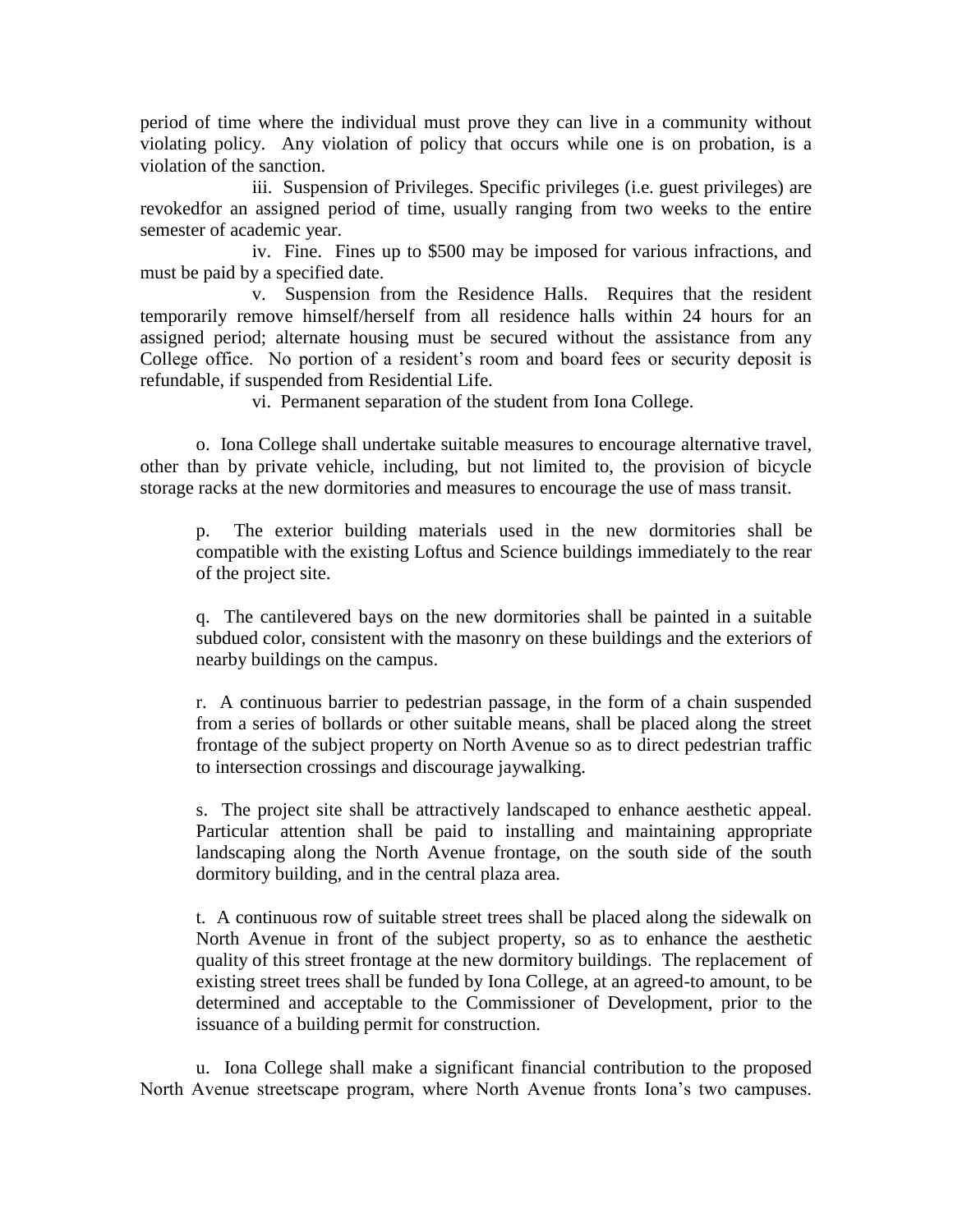This contribution shall be at an agreed-upon amount, to be determined and acceptable to the Commissioner of Development, above and beyond the required mitigation specified above with respect to the street trees and pedestrian barrier in front of the new dormitories.

v. Iona College shall submit an application to the City of New Rochelle Planning Board to amend the previously approved College entry way site plan, so as to incorporate the adjacent "as-built" courtyard plan, and to agree to a condition of not allowing any building expansion or new buildings to be constructed within that courtyard for a minimum of 10 years.

w. In order to ensure the safety of pedestrians traveling between the new dormitories and the main campus of Iona College on the opposite side of North Avenue, Iona College shall, at its own expense, provide a pedestrian crossing guard at the intersection of North Avenue at Summit Avenue and the main entrance to Iona College during the hours of 9:00 a.m. to 2:00 p.m. when classes are in session. This measure shall be employed by Iona College in perpetuity, unless rescinded or amended in writing by the City of New Rochelle.

x. Suitable measures shall be implemented during construction to minimize impacts to the surrounding community and ensure public health and safety. The required measures shall include, but not necessarily be limited to, measures to ensure pedestrian safety, on-site storage and staging of trucks and heavy equipment, and limiting construction to normal work day hours and avoiding construction on weekends.

y. Appropriate measures shall be implemented during construction to ensure that disturbed soils are not eroded and transported onto adjacent roadways or neighboring properties. The effectiveness of erosion and sediment control measures shall be continuously monitored, especially after significant rainfall events, and ensured through timely maintenance as necessary.

z. The College shall maintain funding of an off duty police officer in perpetuity to patrol the area in and around the new dormitory buildings, covering Thursday, Friday and Saturday evenings from 12 Midnight to 4:00 a.m., unless the funding of such services proves to be cost prohibitive in the future. In that case, the College will explore with the City Police Department alternative measures to ensure the safety of Iona's staff and students and such alternatives will be presented to the Council for acceptance, which acceptance shall not be unreasonably withheld.Iona College shall continuously evaluate the effectiveness of its security program, including the area in and around the new dormitory buildings, and shall enhance security as needed in order to ensure the safety of its own staff and students and to minimize the impacts to the surrounding communities caused by the activities of the College and its staff and students.

aa. Iona College has represented to the City and the public that the proposed dormitory expansion project will not result in an increase in the college's student population, but rather is intended to attract higher quality students by augmenting